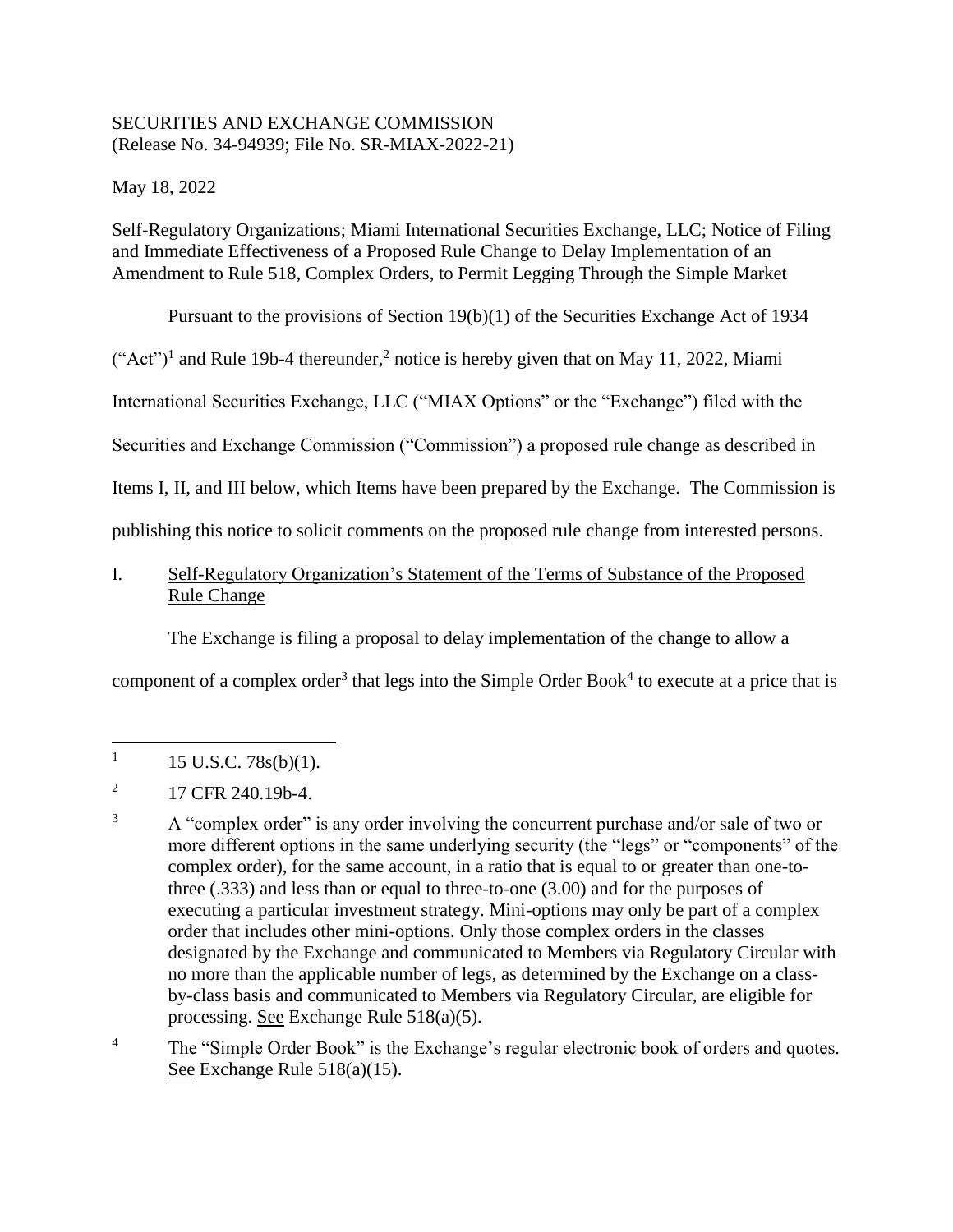outside the NBB $O<sub>5</sub>$ 

The text of the proposed rule change is available on the Exchange's website at [http://www.miaxoptions.com/rule-filings/](http://www.miaxoptions.com/rule-filings/pearl) at MIAX Options' principal office, and at the Commission's Public Reference Room.

# II. Self-Regulatory Organization's Statement of the Purpose of, and Statutory Basis for, the Proposed Rule Change

In its filing with the Commission, the Exchange included statements concerning the purpose of and basis for the proposed rule change and discussed any comments it received on the proposed rule change. The text of these statements may be examined at the places specified in Item IV below. The Exchange has prepared summaries, set forth in sections A, B, and C below, of the most significant aspects of such statements.

## A. Self-Regulatory Organization's Statement of the Purpose of, and Statutory Basis for, the Proposed Rule Change

1**.** Purpose

On October 22, 2019, the Exchange filed a proposed rule change to amend subsection (c)(2)(iii) of Exchange Rule 518, Complex Orders, to remove the provision which provides that a component of a complex order that legs into the Simple Order Book may not execute at a price that is outside the NBBO.<sup>6</sup> The proposed rule change indicated that the Exchange would announce the implementation date of the proposed rule change by Regulatory Circular to be published no later than 90 days following the operative date of the proposed rule. The implementation date will be no later than 90 days following the issuance of the Regulatory

 $5\overline{)}$ The term "NBBO" means the national best bid or offer as calculated by the Exchange based on market information received by the Exchange from the appropriate Securities Information Processor ("SIP"). See Exchange Rule 518(a)(14).

<sup>6</sup> See Securities Exchange Release No. 87440 (November 1, 2019), 84 FR 60117 (November 7, 2019) (SR-MIAX-2019-45).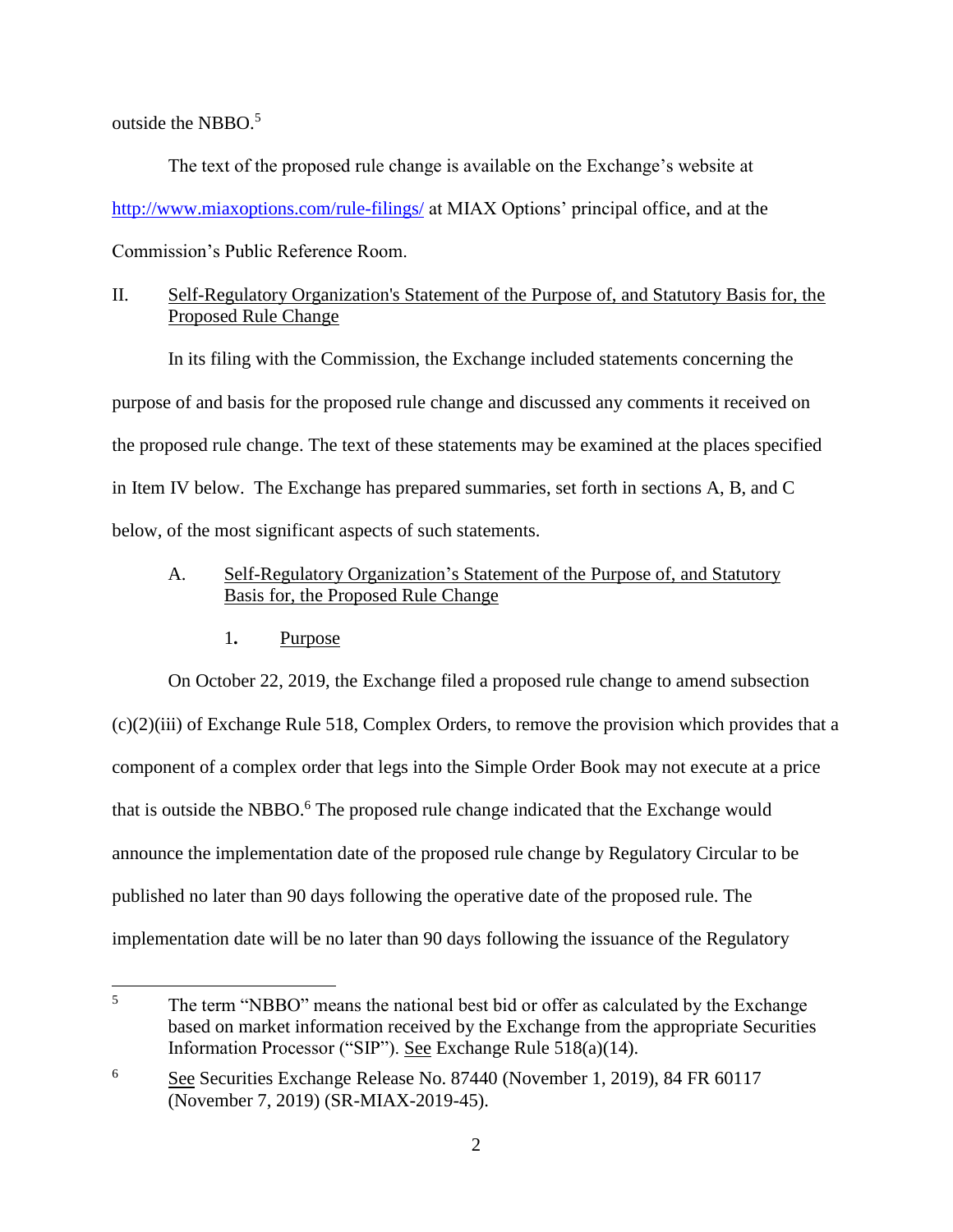Circular. The Exchange delayed the implementation of this functionality until the second quarter of 2022.<sup>7</sup> The Exchange now proposes to delay the implementation of this functionality until the fourth quarter of 2022.

The Exchange proposes this delay in order to allow the Exchange to complete its reprioritization of its software delivery and release schedule as a result of a shift in priorities due to the impact the coronavirus pandemic has had on Exchange operations. The Exchange will issue a Regulatory Circular notifying market participants at least 45 days prior to implementing this functionality.

### 2. Statutory Basis

The Exchange believes that its proposed rule change is consistent with Section 6(b) of the Act<sup>8</sup> in general, and furthers the objectives of Section  $6(b)(5)$  of the Act<sup>9</sup> in particular, in that it is designed to prevent fraudulent and manipulative acts and practices, to promote just and equitable principles of trade, to foster cooperation and coordination with persons engaged in regulating, clearing, settling, processing information with respect to, and facilitating transactions in, securities, to remove impediments to and perfect the mechanisms of a free and open market and a national market system and, in general, to protect investors and the public interest by allowing the Exchange additional time to plan and implement the proposed functionality.

## B. Self-Regulatory Organization's Statement on Burden on Competition

The Exchange does not believe that the proposed rule change will impose any burden on competition that is not necessary or appropriate in furtherance of the purposes of the Act. The

l

<sup>&</sup>lt;sup>7</sup> See Securities Exchange Release No. 92090 (June 2, 2021), 85 FR 77321 (June 8, 2021) (SR-MIAX-2021-22).

<sup>8</sup> 15 U.S.C. 78f(b).

<sup>9</sup> 15 U.S.C. 78f(b)(5).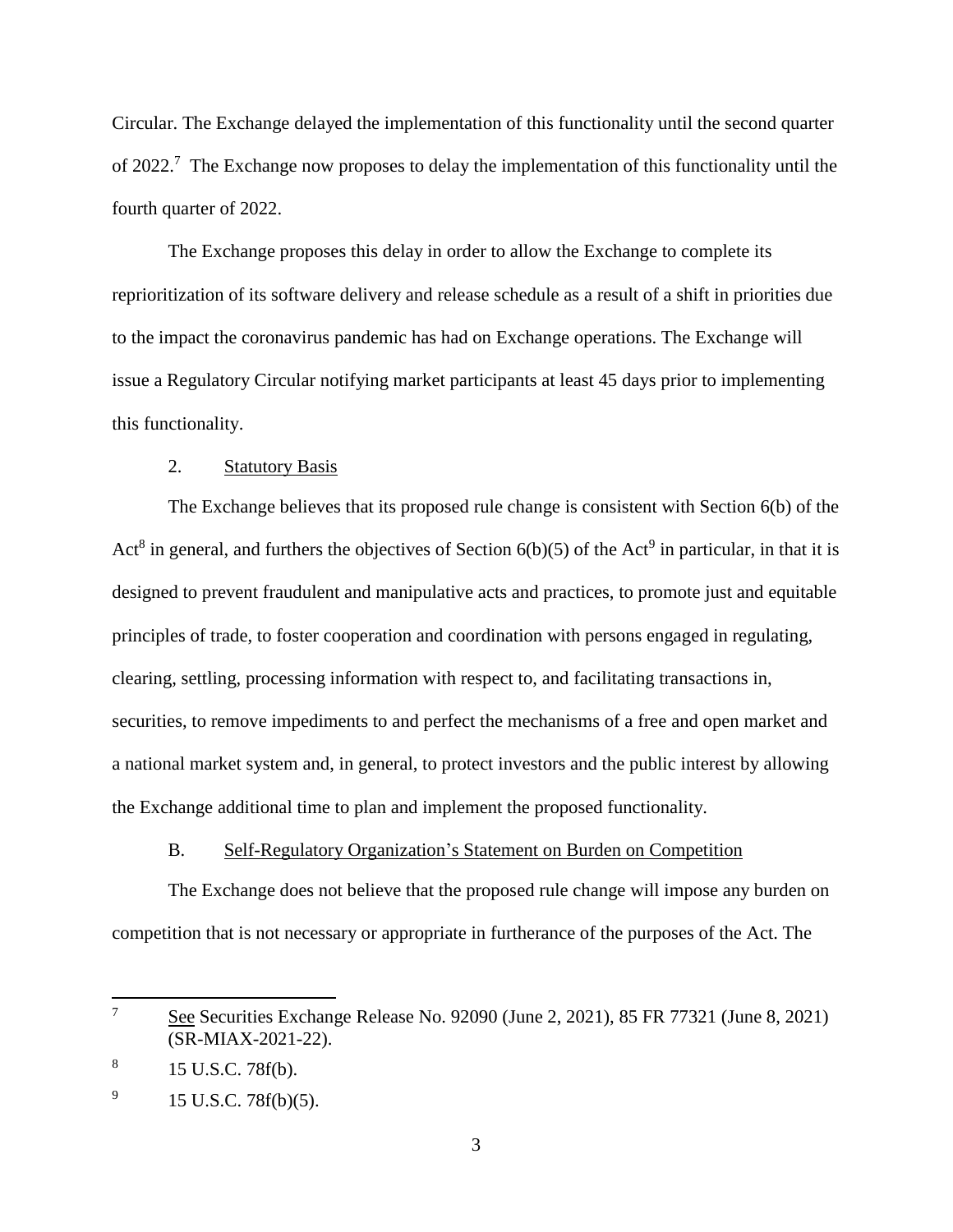Exchange's proposal to delay the implementation of the proposed functionality does not impose an undue burden on competition. Delaying the implementation will simply allow the Exchange additional time to properly plan and implement the proposed functionality.

The Exchange does not believe that the proposed rule change will impose any burden on intramarket competition as the delay will apply equally to all Members of the Exchange.

The Exchange does not believe that the proposed rule change will impose any burden on intermarket competition as the proposal is to delay the implementation of approved functionality which affects MIAX Members only and does not impact intermarket competition.

## C. Self-Regulatory Organization's Statement on Comments on the Proposed Rule Change Received from Members, Participants, or Others

Written comments were neither solicited nor received.

#### III. Date of Effectiveness of the Proposed Rule Change and Timing for Commission Action

Because the foregoing proposed rule change does not: (i) Significantly affect the protection of investors or the public interest; (ii) impose any significant burden on competition; and (iii) become operative for 30 days after the date of the filing, or such shorter time as the Commission may designate, it has become effective pursuant to  $19(b)(3)(A)$  of the Act<sup>10</sup> and Rule 19b-4(f)(6)<sup>11</sup> thereunder.

At any time within 60 days of the filing of the proposed rule change, the Commission summarily may temporarily suspend such rule change if it appears to the Commission that such

 $10<sup>10</sup>$  $15$  U.S.C.  $78s(b)(3)(A)$ .

<sup>&</sup>lt;sup>11</sup> 17 CFR 240.19b-4(f)(6). In addition, Rule 19b-4(f)(6) requires a self-regulatory organization to give the Commission written notice of its intent to file the proposed rule change at least five business days prior to the date of filing of the proposed rule change, or such shorter time as designated by the Commission. The Exchange has satisfied this requirement.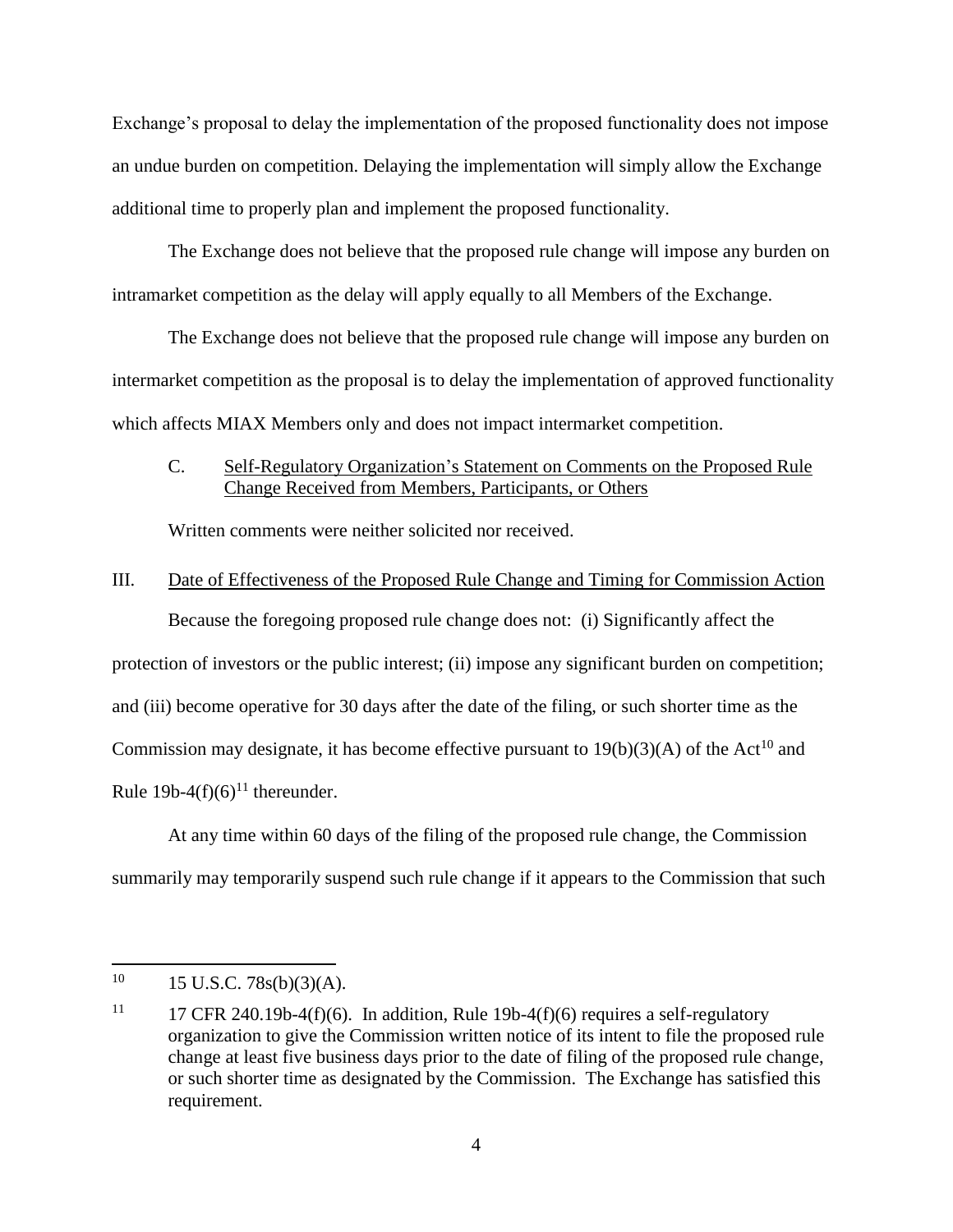action is necessary or appropriate in the public interest, for the protection of investors, or otherwise in furtherance of the purposes of the Act. If the Commission takes such action, the Commission shall institute proceedings to determine whether the proposed rule should be approved or disapproved.

#### IV. Solicitation of Comments

Interested persons are invited to submit written data, views, and arguments concerning the foregoing, including whether the proposed rule change is consistent with the Act. Comments may be submitted by any of the following methods:

#### Electronic comments:

- Use the Commission's Internet comment form [\(http://www.sec.gov/rules/sro.shtml\)](http://www.sec.gov/rules/sro.shtml); or
- Send an e-mail to [rule-comments@sec.gov.](mailto:rule-comments@sec.gov) Please include File Number SR-MIAX-2022-21 on the subject line.

#### Paper comments:

• Send paper comments in triplicate to Secretary, Securities and Exchange Commission, 100 F Street, NE, Washington, DC 20549-1090.

All submissions should refer to File Number SR-MIAX-2022-21. This file number should be included on the subject line if e-mail is used. To help the Commission process and review your comments more efficiently, please use only one method. The Commission will post all comments on the Commission's Internet website (http://www.sec.gov/rules/sro.shtml). Copies of the submission, all subsequent amendments, all written statements with respect to the proposed rule change that are filed with the Commission, and all written communications relating to the proposed rule change between the Commission and any person, other than those that may be withheld from the public in accordance with the provisions of 5 U.S.C. 552, will be